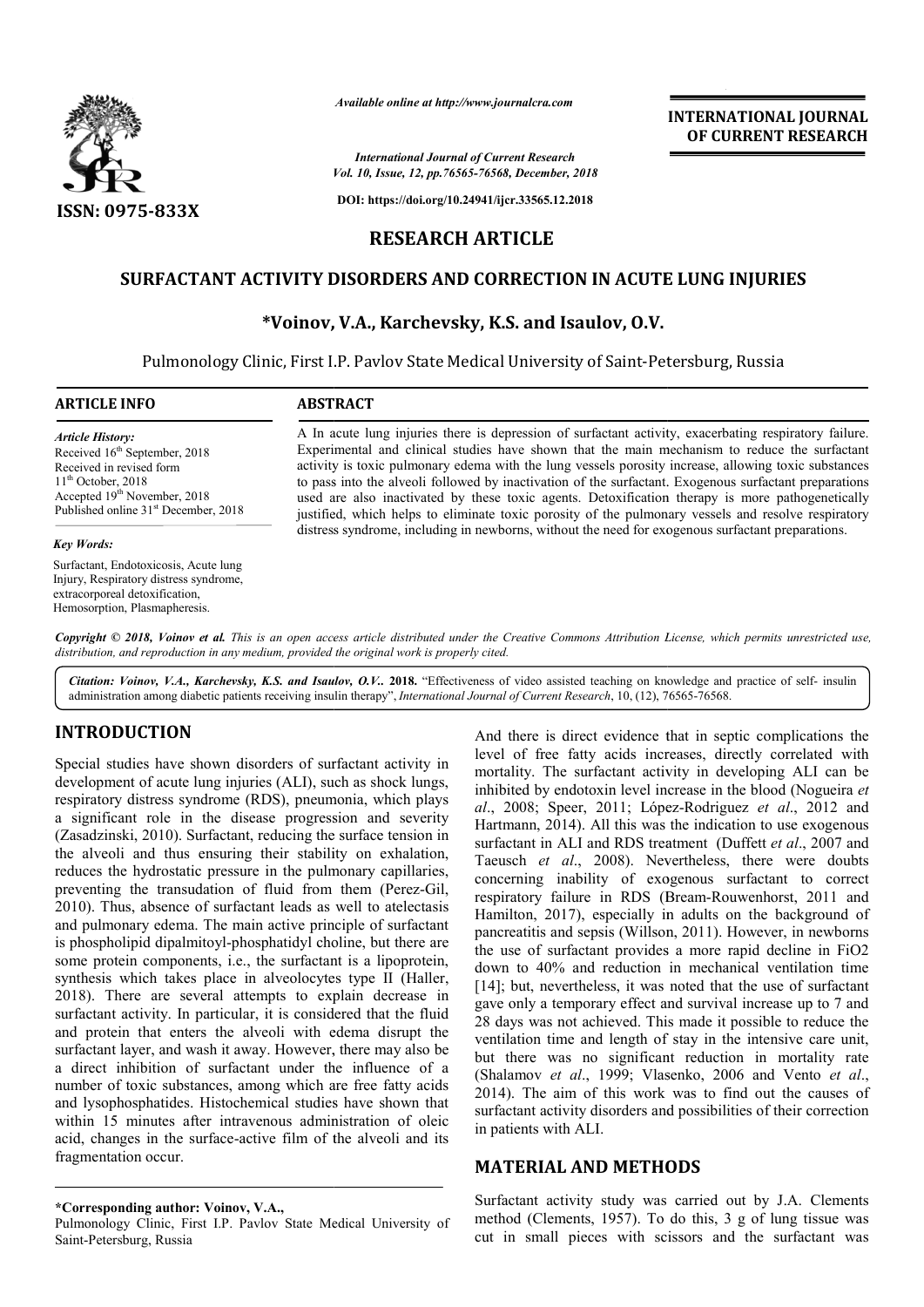extracted in 50 ml of isotonic sodium chloride solution. After 30 minutes of exposure with constant shaking, the extract was placed in a special cuvette with a reinforced movable barrier. In this case, the area of the cuvette could gradually or stepwise decrease from 100 to 20%, which made it possible to record the hysteresis loop of the surface tension, which was measured by the force of retraction of the quartz plate on the Wilhelmi-Longmure scales. The most informative was the surface tension with a reduction in the area of the cuvette to 20% (corresponding to the exhalation of the lungs), which reflected the maximum possible activity of the surfactant in this extract or "minimum surface tension". In describing the results of the studies below, the term "surface tension "refers to the" minimum surface tension" expressed in mN/m. Surfactant activity was determined by measuring the surface tension of the lung extracts obtained in 12 patients who died in RDS phenomena due to acute pneumonia and infectious lung destruction. Surface tension in similar pieces of the lung tissue of 20 healthy dogs was considered the normal activity of surfactant, when these dogs underwent thoracotomy under intra-tracheal anesthesia and subsequent experiments not related to the current tasks with their further withdrawal from the experiment. To clarify the causes of surfactant activity disorders and in order to exclude the whole organism influence special experiments *in vitro* were performed when the dogs lungs extracts were added to 10 ml of blood of healthy dogs (5), healthy donors (5) and 10 patients suffering from ALI (RDS, pneumonia, abscess or gangrene of the lungs).

# **RESULTS**

The surface tension of the healthy dog lungs extracts averaged 5.2 $\pm$ 0.7 mN/m, while in patients it was 20.29 $\pm$ 1.6 mN/m. However, a more detailed examination revealed that the surface tension in the extracts from the most altered parts of the lungs with their "hepatisation" (most often from the posterior-lower parts) reached 27.37±3.2 mN/m. At the same time, in areas of tissue with edema phenomena, but maintaining airiness (in the upper-anterior parts of the lungs), the surface tension was only  $14.41 \pm 1.29$  mN/m. Even more clearly this difference is visible in Fig. 1, where the hysteresis loops of the surface activity of the pulmonary tissue extracts from the lower and upper lobes of the right lung of patient K., 33 years old are presented. In vitro experiments, it was originally established the absence of any inhibitory effects on the surfactant activity of healthy people and animals blood. At the same time, addition of blood of sick people significantly suppressed the activity of surfactant (Table 1).

**Table 1. Activity of surfactant added to healthy lung extract of blood of healthy animals, healthy donors and patients (mN/M)**

| No.            | The object of study | Baseline      | After addition of blood |
|----------------|---------------------|---------------|-------------------------|
|                | Healthy dogs        | $5.2 \pm 0.7$ | $5.7 \pm 1.1$           |
| $\overline{c}$ | Healthy people      | $5.2 \pm 0.7$ | $5.4 \pm 0.9$           |
|                | Patients with ALI   | $5.2 \pm 0.7$ | $25.08\pm3.76*$         |

Note: \* indicates reliability of differences from the baseline (P<0.05).

This is more clearly shown in Fig. 2, which shows the effect of adding of the same patient K blood to the dog's lung extract.

## **DISCUSSION**

The revealed difference in surfactant activity in different parts of the lungs could depend on its additional inhibition in the places where there was the maximum entrance of toxic components from blood plasma to the alveoli in case of toxic pulmonary edema. Direct inhibition of the surfactant by some substances circulating in the blood, at first glance, may seem unlikely, because the surfactant, lining the alveolus from the inside, is protected from the effects of these substances by the alveolus-capillary membrane. However, as RDS develops the permeability of this membrane becomes increased, which allows such toxic substances together with edematous fluid to penetrate into the alveolus. In this case, their direct contact with the surfactant is possible.



**Fig. 1. Hysteresis loop extracts of the upper lobe surface tension (solid line) and lower lobe (dotteded line) of the right lung of the patient K., 33 years. The abscissa – the value of the surface tension in dyne/cm, on the ordinate axis – as a percentage of the cell area.**



**Fig. 2. The hysteresis loops of the surface tension of the extract of the lung of a healthy dog before (dotted line) and after (solid line) adding to it 10ml blood of the same patient K, 33 years old. Other symbols are the same as in fig. 1**

This was confirmed by previously conducted experiments on simulation of ALI in animals (Voinov, 1991). The data obtained showed that the ALI is a result of endotoxicosis, and toxic pulmonary edema underlies RDS. The proof of RDS toxic nature promoted to develop its treatment tactics using various methods of detoxification – hemosorption and plasma exchange (Voinov, 2013; Voinov, 2013 and Voinov, 2013). Even when using the method of extracorporeal membrane oxygenation of blood (ECMO), the main effect was achieved by introducing a sorption column into the perfusion circuit. At the same time, even on the background of almost total lung damage, after 8-10 hours there was a restoration of lung airiness, and almost complete normalization was achieved in 24-36 hours. At the same time, when using ECMO only without detoxification, it takes up to two weeks to achieve the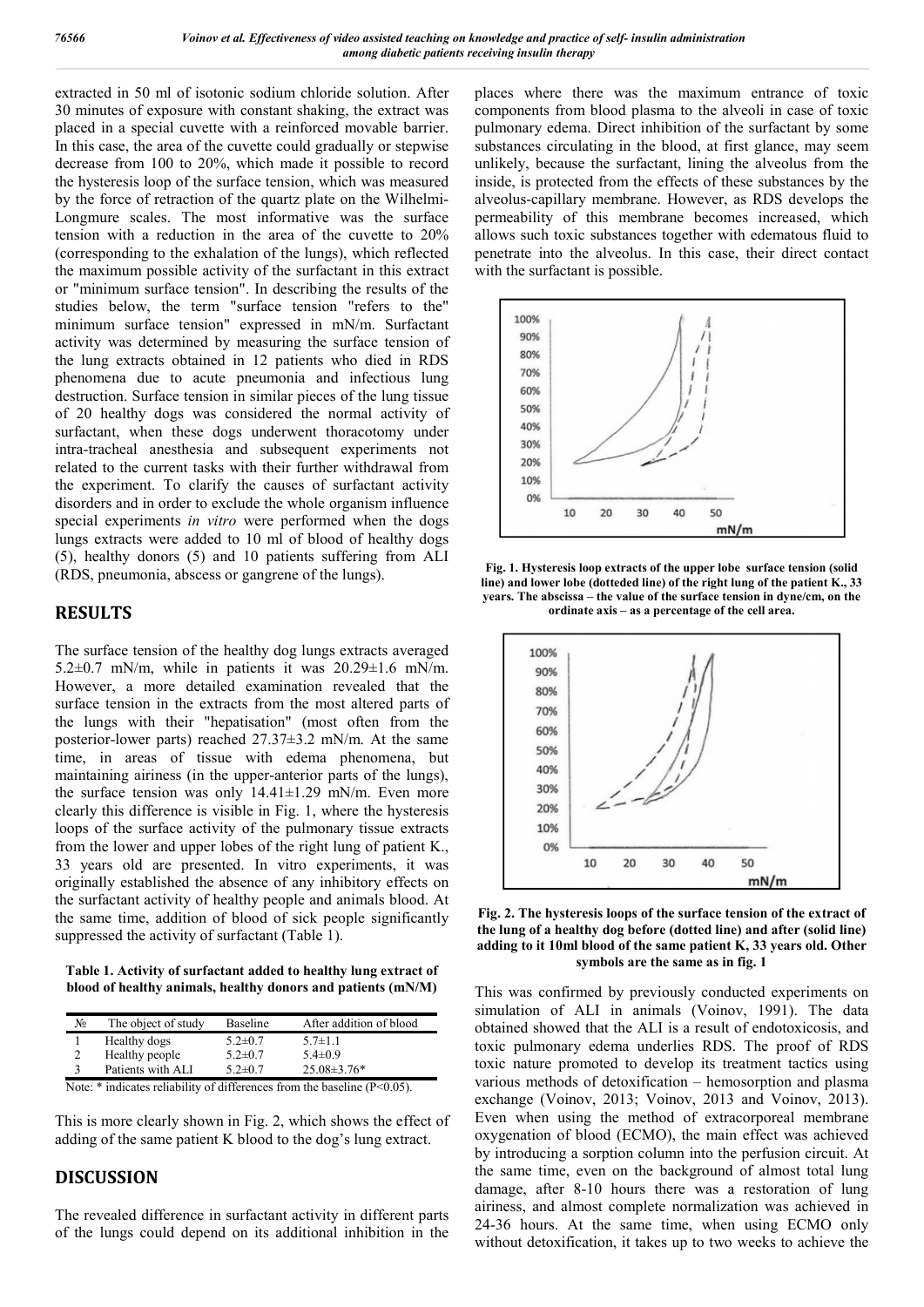same effect. On the other hand, with the help of detoxification, not resorting to ECMO or introduction of surfactant, it was possible to reduce mortality in severe forms of RDS from 73.7 to 31.3% (Voinov, 2016 and Voinov, 2017). Exactly the same positive effect was achieved by detoxification (membrane plasmapheresis), in the syndrome of respiratory disorders or RDS in newborns, including those deeply premature with body weight of up to 700g, in which the surfactant deficiency is considered to be the main pathogenetic mechanism of such lung lesions. At the same time without any additional surfactant in a few hours the radiographs showed recovery of the lungs airiness (Voinov, 2005 and Voinov, 2018). Thus, not quite satisfactory results of the surfactant use, on the one hand, and the achievement of much better results using detoxification methods in RDS, on the other hand, suggests that the true cause of the surfactant activity decrease is in its inhibition by toxic substances penetrating to the alveolus due to toxic vascular permeability. In this case, the introduced exogenous surfactant, as well as the natural one become exposed to these toxic substances and cease its activity. Detoxification, contributing to the elimination of vascular porosity, is pathogenetically more justified method of RDS treatment, because after toxic substances stop entering the alveolus the reproduction of natural surfactant is restored in the next few hours, which eliminates administration of its exogenous preparations (Voinov, 2011). This also refers to RDS in premature infants who do have a deficit of the surfactant, but most often RDS develops in an "adult" type as a toxic pulmonary edema when mother's endotoxins enter the fetus bloodstream if the course of pregnancy was complicated, which caused premature birth. Therefore, it is more justified to use detoxification in such newborns by a specially developed method of syringe membrane plasmapheresis (Voinov, 1996), after which there is no need for additional injections of exogenous surfactant.

#### **Conclusion**

Thus, the results of the studies performed, confirming the toxic nature of surfactant activity disorders in acute lung injuries also suggest that cessation of toxic substances entrance into the alveolus from the bloodstream, using detoxification methods is more justified than additional introduction of exogenous surfactant.

## **REFERENCES**

- Bream-Rouwenhorst HR, Beltz EA, Ross MB, Moores KG. 2008. Recent developments in the management of acute respiratory distress syndrome in adults. *Am J Health Syst Pharm* 65 (1): 29-36.
- Canals Candela FJ, Vizcaíno Díaz C, Ferrández Berenguer MJ *et al*. 2016. [Surfactant replacement therapy with a minimally invasive technique: experience in a tertiary hospital]. An Pediatr (Barc) 84 (2): 79-84.
- Clements JA. 1957. Surface tension of lung extracts. Proc Soc Exp Biol Med 95(1): 170-172.
- Duffett M, Choong K, Randolph A *et al*. 2007. Surfactant therapy for acute respiratory failure in children: a systematic rev and meta-analysis. Crit Care 11 (3): R66.
- Haller T, Cerrada A, Pfaller K, Braubach P, Felder F. 2018. Polarized light microscopy reveals physiological and druginduced changes in surfactant membrane assembly in alveolar type II pneumocytes. *Biochim Biophys Acta Biomembr* 1860: 1152-1161.
- Hamilton N, Trotman H. 2017 Challenges faced in translating the benefits of surfactant replacement therapy to a resource-limited setting. *Am J Perinatol* 34 (8): 742-748.
- Hartmann F, Fiory HH, Ramos Garcia PC, Piva J, Fiori RM. 2014 Surfactant deficiency in infants with severe acute viral bronchiolitis. *J Pediatr* 164: 1432-1435.
- López-Rodriguez E, Ospina OL, Echaide M *et al*. 2012. Exposure to polymers reverses inhibition of pulmonary surfactant by serum, meconium, or cholesterol in the captive bubble surfactometer. *Biophys J* 103 (7): 1451- 1458.
- Matthay MA, Zemans RL. 2011. The acute respiratory distress syndrome: Pathogenesis and treatment. *Annual Rev Pathol* 6: 147-163.
- Nogueira AC, Kawabata V, Biselli P *et al*. 2008. Changes in plasma free fatty acid levels in septic patients are associated with cardiac damage and reduction in heart rate variability. Shock 29 (3): 342-348.
- Perez-Gil J, Weaver TE. 2010. Pulmonary surfactant pathophysiology: current models and open question. Physiology (Bethesda) 25(3): 132-141.
- Shalamov VYu, Veselova NB, Milenin OB *et al*. 1999. [The effectiveness of the application of domestic surfactant from human amniotic fluid "Surfactant HL" in the complex of intensive therapy of newborns with respiratory distress syndrome]. *Ross Westn Perinatol Pediatrics* 44 (4): 29-34. (Rus).
- Speer CP. 2011. Neonatal respiratory distress syndrome: an inflammatory disease? Neonatalogy 99 (4): 316-319.
- Taeusch HW, Dybbo E, Lu KW. 2008. Pulmonary surfactant adsorption is increased by hyaluronan or polyethylene glycol. *Colloids Surf B Biointerfaces.* 62: 243-249.
- Vento G, Tana M, Tirone C, Auriola C, Lio A *et al*. 2014. Lung recruitment strategies and surfactant in neonatal intensive care unit. *Acta Biomed* 85 (1): 11-14.
- Vlasenko AV, Ostapchenko DA, Moroz VV *et al*. 2006 [The effectiveness of surfactant-BL in the treatment of acute respiratory distress syndrome]. Proc. X congress of the Federation of anesthesiologists and resuscitators, St.Petersburg, 2006: 80-81.
- Voinov VA, Butakova MA, Negrich GI, Tsoi NS, Levitskaya EA 2011. [Membrane plasmapheresis in neontology]. Proc confer "Actual Vopr Nephrology dialysis hemocorrection and hemapheresis", Moscow, 2011: 19-20.
- Voinov VA, Deryabina NV, Polyakov SZ, Vyugov MA. 2005. [Membrane plasmapheresis in obstetrics and neonatology]. Proc confer "Critical States in obstetrics and neonatology", Petrozavodsk, 2005: 60-64. (Rus).
- Voinov VA, Ilkovich MM, Karchevsky KS, Isaulov OV. 2017 Therapeutic apheresis in the treatment of acute lung injuries **/** Proc 20 anniversary national congress of anesthesiology and intensive care. Nessebar, Bulgaria 2017: 101-102.
- Voinov VA, Karchevskii KS, Isaulov OV. 2013 [Problems of pathogenesis and principles of apheresis therapy of acute lung injuries]. Efferentnaya Terapiya (Rus) 19 (1):96-97.
- Voinov VA, Ttsibul'kin EK, Polyakov SZ *et al*. 1996 [Methods of apheresis therapy and detoxification in newborn and young children] Guidelines of the Ministry of Health of Russia, St.Petersburg (Rus).
- Voinov VA, Vishnyakova LA, Kostyanets EYu, Orlov SV, Semichev VA *et al*. 1991. [Pathogenesis and treatment of respiratory distress syndrome in viral-bacterial pneumonia]. In: "Immunology and pathogenesis of influenza and flulike diseases". Leningrad, 1991: 82-87. (Rus).